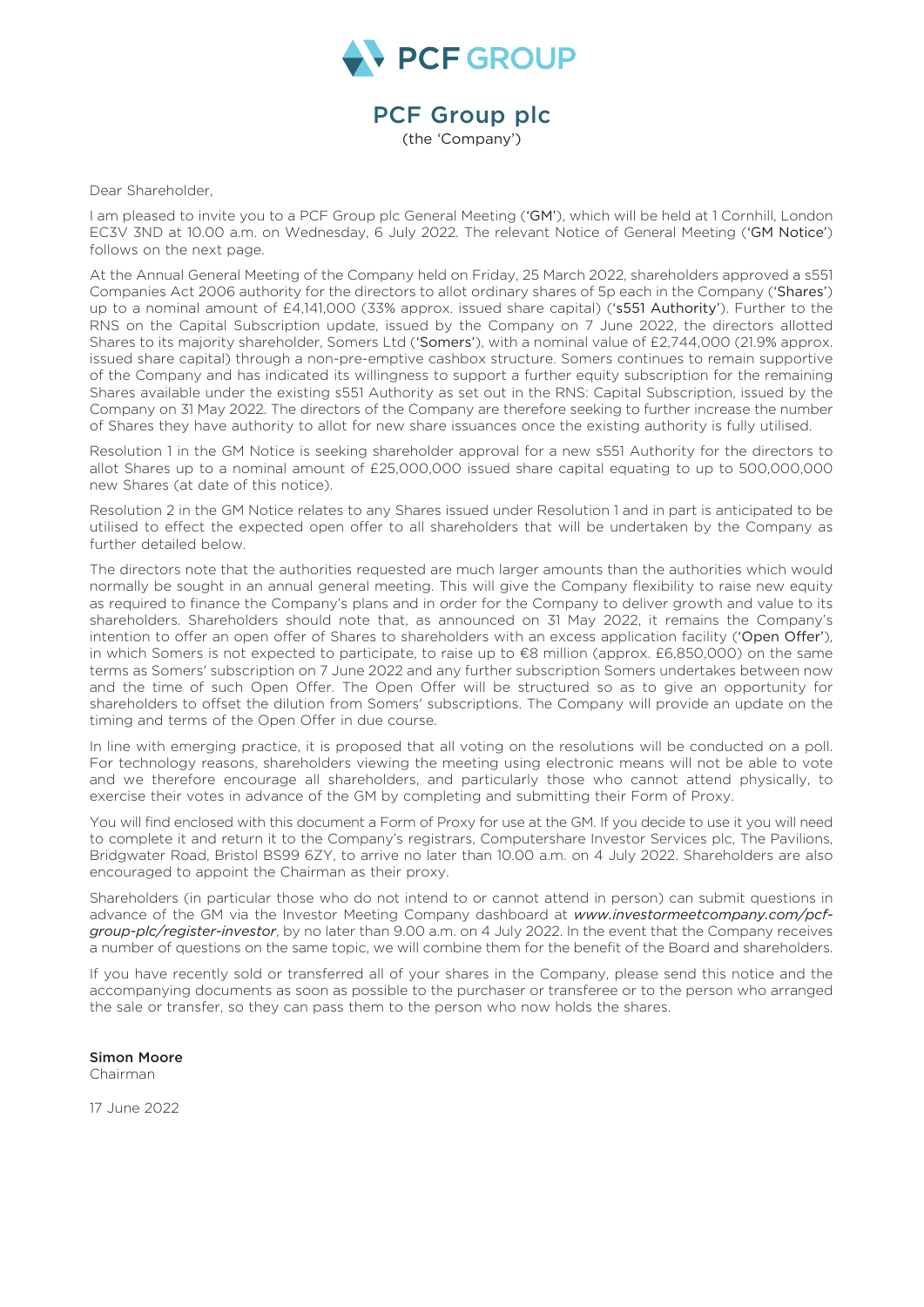## Notice of General Meeting

Notice is hereby given that a General Meeting of PCF Group plc (the 'Company') will be held at 1 Cornhill, London EC3V 3ND, at 10.00 a.m. on Wednesday, 6 July 2022 to consider and, if thought fit, pass the following resolutions, which will be proposed as ordinary and special resolutions (as applicable).

## Ordinary Business

1 To consider and, if thought fit, pass the following as an ordinary resolution.

'That the directors be and are hereby generally and unconditionally authorised for the purposes of Section 551 of the Companies Act 2006 (the 'Act') to exercise all the powers of the Company to allot shares and grant rights to subscribe for or to convert into shares in the Company ('relevant securities') up to an aggregate nominal amount of £25,000,000 provided that such authority shall expire (unless previously renewed, varied or revoked by the Company in general meeting) at the conclusion of the next Annual General Meeting of the Company, save that the Company may prior to the expiry of such authority make an offer, agreement or other arrangement under which the relevant securities would be or might fall to be allotted after such expiry and the directors may allot such relevant securities pursuant to any such offer, agreement or other arrangement as if the authority conferred by this resolution had not expired. This authority and power is in addition to any like authority or power conferred on the Directors at the Annual General Meeting of the Company held on 25 March 2022.

### Special Business

2 To consider and, if thought fit, pass the following as a special resolution.

'That the directors be and are hereby empowered, pursuant to Section 570 of the Companies Act 2006 (the 'Act'), to allot equity securities for cash pursuant to the authority conferred by Resolution 1 set out in the Notice of General Meeting of the Company dated 17 June 2022, as if Section 561(1) of the Act did not apply to such allotment, provided that any such allotment shall be limited to

- a. the allotment of equity securities for cash where such securities have been offered (by rights issue, open offer or otherwise) to holders of equity securities in proportion (as nearly as may be) to their holdings of ordinary shares of 5 pence each of the Company but subject to the directors having the right to make such exclusions or other arrangements in connection with such offer as they deem necessary or expedient to deal with fractional entitlements and legal or practical problems under the laws of any territory or the requirements of any regulatory body or stock exchange or otherwise; and
- b. any allotment (otherwise than pursuant to sub-paragraph (a) of this resolution) of equity securities up to an aggregate nominal value of £25,000,000,

and shall expire (unless previously renewed, varied or revoked) at the conclusion of the next Annual General Meeting of the Company but so that the directors shall be entitled to make, at any time prior to the expiry of the power hereby conferred, any offer, agreement or other arrangement under which the relevant securities would be or might fall to be allotted after such expiry and the directors may allot securities pursuant to such offer, agreement or other arrangement as if the powers conferred by this resolution had not expired. This authority and power is in addition to any like authority or power conferred on the directors at the Annual General Meeting of the Company held on 25 March 2022.

On behalf of the Board

### Jonathan Dolbear Registered Office

### **Notes**

- 1 A member entitled to attend and vote at the above General Meeting is entitled to appoint a proxy to attend and vote on their behalf. Members may appoint more than one proxy provided that each proxy is appointed to exercise rights attached to different shares. A proxy need not be a member of the Company.
- 2 Shareholders can:
	- appoint a proxy by returning the enclosed Form of Proxy by post; or
	- ii. if a CREST member, register their proxy appointment by utilising the CREST electronic proxy appointment service.
- 3 A Form of Proxy is enclosed. To be valid, the Form of Proxy must be lodged with the Company's Registrars, Computershare Investor Services plc, The Pavilions, Bridgwater Road, Bristol BS99 6ZY not less than 48 hours before the time appointed for the holding of the General Meeting.
- 4 Completion of a Form of Proxy will not prevent a member from attending and voting in person at the General Meeting if the member so wishes.
- 5 The Company, pursuant to regulation 41 of the Uncertificated Securities Regulations 2001, specifies that only those members registered in the Register of Members of the Company at close of business, on 4 July 2022 shall be entitled to vote at the meeting in respect of the number of ordinary shares registered in their name at the relevant time. Changes to entries in the Register of Members after close of business, on 4 July 2022 shall be disregarded in determining the rights of any person to attend or vote at the meeting.
- 6 CREST members who wish to appoint a proxy or proxies by utilising the CREST electronic proxy appointment service may do so for the meeting and any adjournment(s) thereof by utilising the procedures described in the CREST meeting and any adjournment(s) thereof by utilising the procedures described in the CREST Manual (available via www.euroclear.com).<br>CREST personal members or other CREST sponsored members and those CREST members who have a provider(s) should refer to their CREST sponsor or voting service provider(s) who will be able to take the appropriate action on their behalf.
- 7 In order for a proxy appointment made by means of CREST to be valid, the appropriate CREST message (a 'CREST Proxy Instruction') must be properly authenticated in accordance with Euroclear UK & International Limited's ('EUI') specifications and must contain the information required for such instructions, as described in the CREST Manual. The message must be transmitted to be received by the issuer's agent (ID 3RA50) by the latest time(s) for receipt of proxy appointments specified in the Notice of Meeting. For this purpose, the time of receipt will be taken to be the time (as determined by the timestamp applied to the message by the CREST Applications Host) from which the issuer's agent is able to retrieve the message by enquiry to CREST in the manner prescribed by CREST. After this time, any change of instructions to proxies appointed through CREST should be communicated to the appointee through other means.
- 8. CREST members and, where applicable, their CREST sponsors or voting service providers should note that EUI does not make available special procedures in CREST for any particular messages. Normal system timings and limitations will therefore apply in relation to the input of CREST Proxy Instructions. It is the responsibility of the CREST member concerned to take (or, if the CREST member is a CREST personal member or sponsored member or has appointed (a) voting service provider(s), to procure that their CREST sponsor or voting service provider(s) take(s)) such action as shall be necessary to ensure that a message is transmitted by means of the CREST system by any particular time. In this connection, CREST members and, where applicable, their CREST sponsors or voting service providers are referred, in particular, to those sections of the CREST Manual concerning practical limitations of the CREST system and timings.
- 9. The Company may treat as invalid a CREST Proxy Instruction in the circumstances set out in Regulation 35(5)(a) of the Uncertificated Securities Regulations 2001.

Company Secretary **Pinners Hall** 105-108 Old Broad Street 17 June 2022 London

EC2N 1ER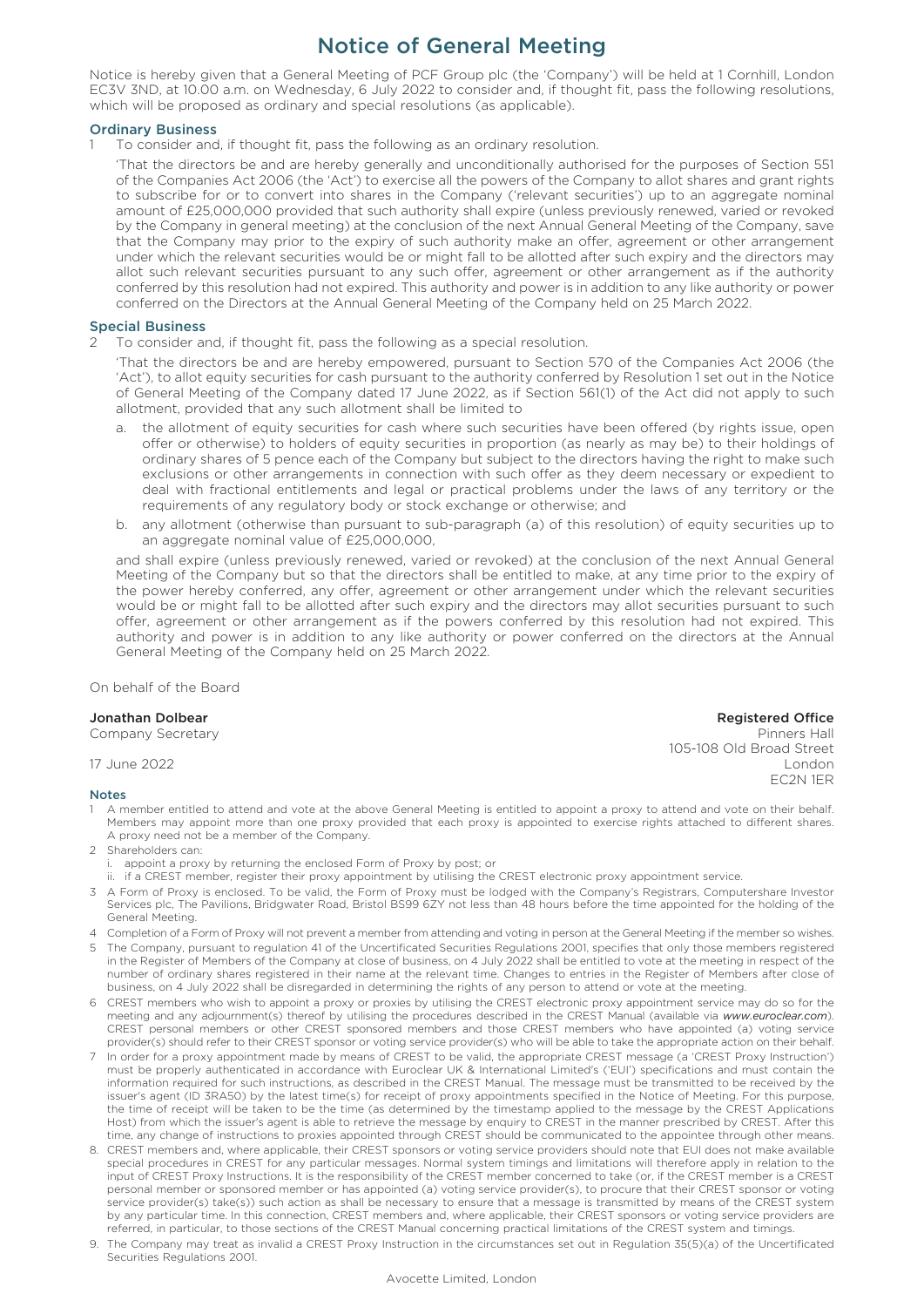

**All Correspondence to:** Computershare Investor Services PLC The Pavilions, Bridgwater Road, Bristol, BS99 6ZZ

MR A SAMPLE < DESIGNATION> SAMPLE STREET SAMPLE TOWN SAMPLE CITY SAMPLE COUNTY AA11 1AA



## **Form of Proxy** - General Meeting to be held on 6 July 2022

**To be effective, all proxy appointments must be lodged with the Company's Registrars at: Computershare Investor Services PLC, The Pavilions, Bridgwater Road, Bristol BS99 6ZZ by 4 July 2022 at 10.00 am.**

## **Explanatory Notes:**

\*00000101010000\*

▊▊▊▊▊▊▊▊▊▊▊▊▊▊▊▊▊

- **1.** Every holder has the right to appoint some other person(s) of their choice, who need not be a shareholder, as his proxy to exercise all or any of his rights, to attend, speak and vote on their behalf at the meeting. If you wish to appoint a person other than the Chairman, please insert the name of your chosen proxy holder in the space provided (see reverse). If the proxy is being appointed in relation to less than your full voting entitlement, please enter in the box next to the proxy holder's name (see reverse) the number of shares in relation to which they are authorised to act as your proxy. If returned without an indication as to how the proxy shall vote on any particular matter, the proxy will exercise his discretion as to whether, and if so how, he votes (or if this proxy form has been issued in respect of a designated account for a shareholder, the proxy will exercise his discretion as to whether, and if so how, he votes).
- **2.** To appoint more than one proxy, an additional proxy form(s) may be obtained by contacting the Registrar's helpline on 0370 707 1224 or you may photocopy this form. Please indicate in the box next to the proxy holder's name (see reverse) the number of shares in relation to which they are authorised to act as your proxy. Please also indicate by marking the box provided if the proxy instruction is one of multiple instructions being given. All forms must be signed and should be returned together in the same envelope.
- **3.** The 'Vote Withheld' option overleaf is provided to enable you to abstain on any particular resolution. However, it should be noted that a 'Vote Withheld' is not a vote in law and will not be counted in the calculation of the proportion of the votes 'For' and 'Against' a resolution.
- **4.** Pursuant to Regulation 41 of the Uncertificated Securities Regulations 2001, entitlement to attend and vote at the meeting and the number of votes which may be cast thereat will be determined by reference to the Register of Members of the Company at close of business on the day which is two days before the day of the meeting. Changes to entries on the Register of Members after that time shall be disregarded in determining the rights of any person to attend and vote at the meeting.
- **5.** To appoint one or more proxies or to give an instruction to a proxy (whether previously appointed or otherwise) via the CREST system, CREST messages must be received by the issuer's agent (ID number 3RA50) not later than 48 hours before the time appointed for holding the meeting. For this purpose, the time of receipt will be taken to be the time (as determined by the timestamp generated by the CREST system) from which the issuer's agent is able to retrieve the message. The Company may treat as invalid a proxy appointment sent by CREST in the circumstances set out in Regulation 35(5)(a) of the Uncertificated Securities Regulations 2001.
- **6.** The above is how your address appears on the Register of Members. If this information is incorrect please ring the Registrar's helpline on 0370 707 1224 to request a change of address form or go to www.investorcentre.co.uk to use the online Investor Centre service.
- **7.** Any alterations made to this form should be initialled.
- **8.** The completion and return of this form will not preclude a member from attending the meeting and voting in person.



**Kindly Note:** This form is issued only to the addressee(s) and is specific to the unique designated account printed hereon. This personalised form is not transferable between different: (i) account holders; or (ii) uniquely designated accounts. The Company and Computershare Investor Services PLC accept no liability for any instruction that does not comply with these conditions.

### **All Named Holders**

MR A SAMPLE < Designation> Additional Holder 1 Additional Holder 2 Additional Holder 3 Additional Holder 4